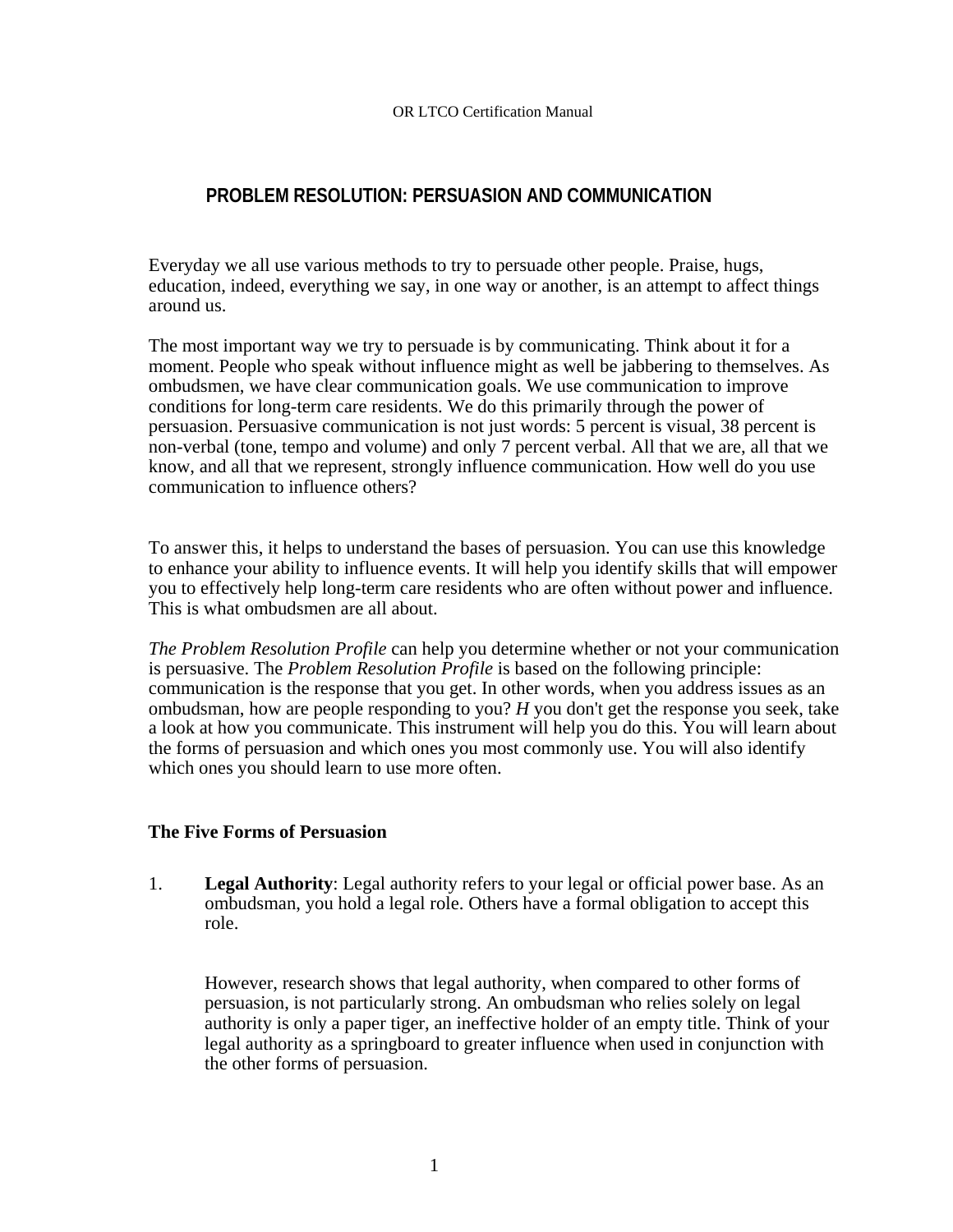2. **Charisma:** People like to please someone they like and admire. Charisma is emotional in nature and is triggered when others find you attractive, dynamic, charming, personable or appealing in some important way.

The charisma factor is very strong. Some people believe that you either have it or you don't. There is no question that both genetics and upbringing shape your charisma; personalities are remarkably stable and not changed. But you can increase your effective use of charisma by improving your communication skills. In fact, evidence shows that training on key communication subjects such as *"pacing"* and *active listening* can help build charisma.

- 3. **Reward:** The power to reward relates to an individual's ability to confer or withhold formal rewards. Managers, for example, can offer pay increases, choice jobs, promotions and other benefits to employees. The ombudsman's reward power isn't so obvious. Nevertheless, each ombudsman has it-we just don't often use it. Shouldn't we praise good provider efforts? You bet! The power of positive reinforcement is well documented. A pat on the back and a kind word can have great impact, but all too often ombudsmen forget this. We shouldn't.
- 4. **Expertise:** Expertise is our ability to influence others with our knowledge. The influence of expertise is very strong. Experts can influence others despite other weaknesses. For example, experts might not have legal authority, but can still be influential because they know what they are doing, at least in a specialized area. Knowledge is power!

Ombudsmen work in a field of specialized knowledge. Both formal and onthe-job learning are important means to develop ombudsman skills. Expertise is gained by learning and doing! Take every opportunity to develop your knowledge of longterm care, including regulations, residents' rights, Medicaid and quality-of-life issues. Learn all you can about conflict resolution. By increasing knowledge, you increase your expertise leading to more effective advocacy.

5. **Coercion:** Coercion is based on fear. The person who wields coercive power has the ability to inflict punishment through formal or informal means. For ombudsmen, coercion entails advising the provider that you will take your concern outside the facility (to licensing, protective services, the fire department or other relevant agency) if it is not resolved in a timely fashion. Coercive strength is based on the idea that your opponent will be more highly motivated by fear of loss than anything else.